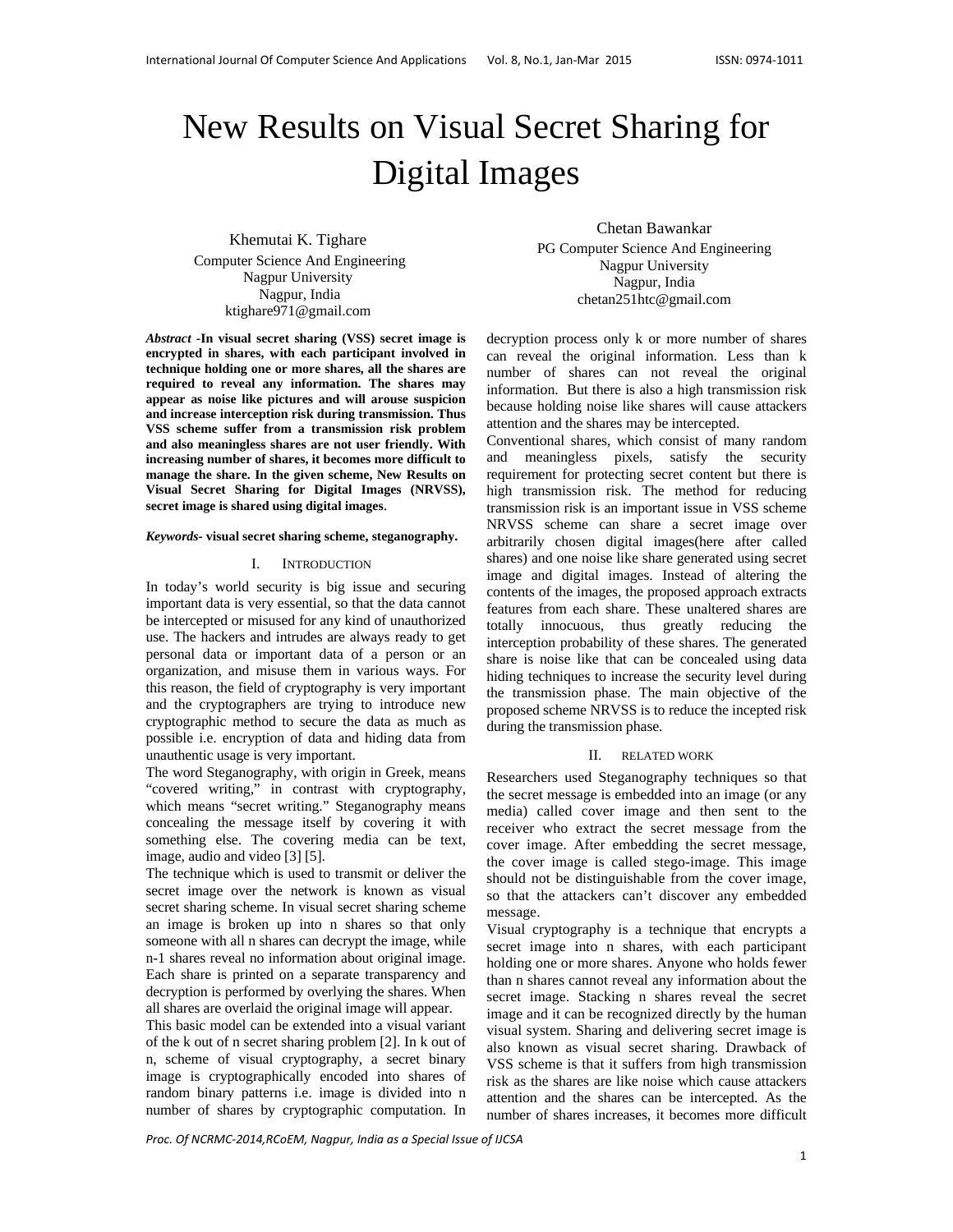to manage the shares, which never provide any information for identifying the shares [1].

Researchers extended k out of n secret sharing to apply on color images. They proposed an algorithm to divide a digital color image into n numbers of shares where minimum k numbers of shares are sufficient to reconstruct the image. If k numbers of shares are taken then the remaining shares are (n-k). In an image if certain position of a pixel is 1, then in  $(n-k) +1$  number of shares in that position of that pixel there will be 1. In the remaining shares in that position of the pixel there will be 0. A random number generator is used to identify those  $(n-k) +1$  number of shares [8].

Researchers enhanced the friendliness of VSS scheme by adding a simple and meaningful cover images to noise like share but the problem with this enhancement is that the recovered images are have reduced display quality. Researches has focused on gray level and color images to develop a user friendly VSS scheme that adds cover images into meaningless shares[9]-[12]. To share digital images, VSS scheme use digital media as carriers, which makes the appearance of the shares more variable and more user friendly. Several papers investigated meaningful halftone shares [9]-[11] and emphasized the quality of the shares more than the quality of the recovered images. These studies had serious side effects in terms of pixel expansion and poor display quality for the recovered images, although the display quality of the shares was enhanced. Hence, researchers make a tradeoff between the quality of the shares and the quality of the recovered images.

# III. PROPOSED WORK

Compare to conventional VSS scheme all the noise like share must be delivered carefully in high security manner, while it is required only for one noise like share in proposed scheme.

NRVSS scheme includes both encryption and decryption processes. Fig.1 shows the NRVSS scheme in detail.

#### A. *Feature Extraction Process*

There are some existing methods which can be used to extract features from images. To ensure security totally new method can be used. One can use any of the feature or more than one feature of digital images.

The feature extraction consists of three processes: binarization, stabilization, chaos processes. First, binary feature matrix is extracted from digital image via the binarization process. Then, stabilization balances the occurrence frequency of values 1 and 0 in the matrix. Finally the chaos process scatters the cluster feature values in the matrix. In the binarization process, binary feature value of a pixel can be determined by threshold function with set threshold. The stabilization process balance the number of black and white pixels of an extracted feature image in each block. The chaos process is used to eliminate the

texture that may appear on the extracted feature image and the generated share [1].

#### B. *Encryption*

Encryption transforms a plain text message into cipher text. To encrypt a plain text message, the sender performs encryption, i.e. applies the encryption algorithm [7].

In the encryption phase, the n-1 feature image and the secret image execute XOR operation to generate one noise like share S. Then, to reduce the transmission risk of share S, the share is concealed behind cover media or disguised with another appearance by the data hiding process. The resultant share S' is called a generated share. Input images include n-1 digital images and one secret image. The output image is noise like share.



Fig.1 NRVSS

## C. *Data Hiding*

The S share is noise like share. Steganography and Quick- Response code (QR code) techniques can be used to concealed this noise like share and further reduce intercepted risk for the share during the transmission phase.

#### *1) Quick Response code(QR code)*

The QR code is two dimensional code, which encodes meaningful information in both dimensions and can carry to several hundred time the amount of data carried by barcodes. The code is printed on physical material and can be read and decoded by various devices, such as barcode readers and smart phones. QR codes are capable of handling of data such as numbers, alphanumeric character, kanji, kana, binary and control codes.

## *2) Steganography*

Steganography is the technique of hiding information and making the communication invisible. In this way, no one who is not involved in the transmission of the information suspects the existence of the information.